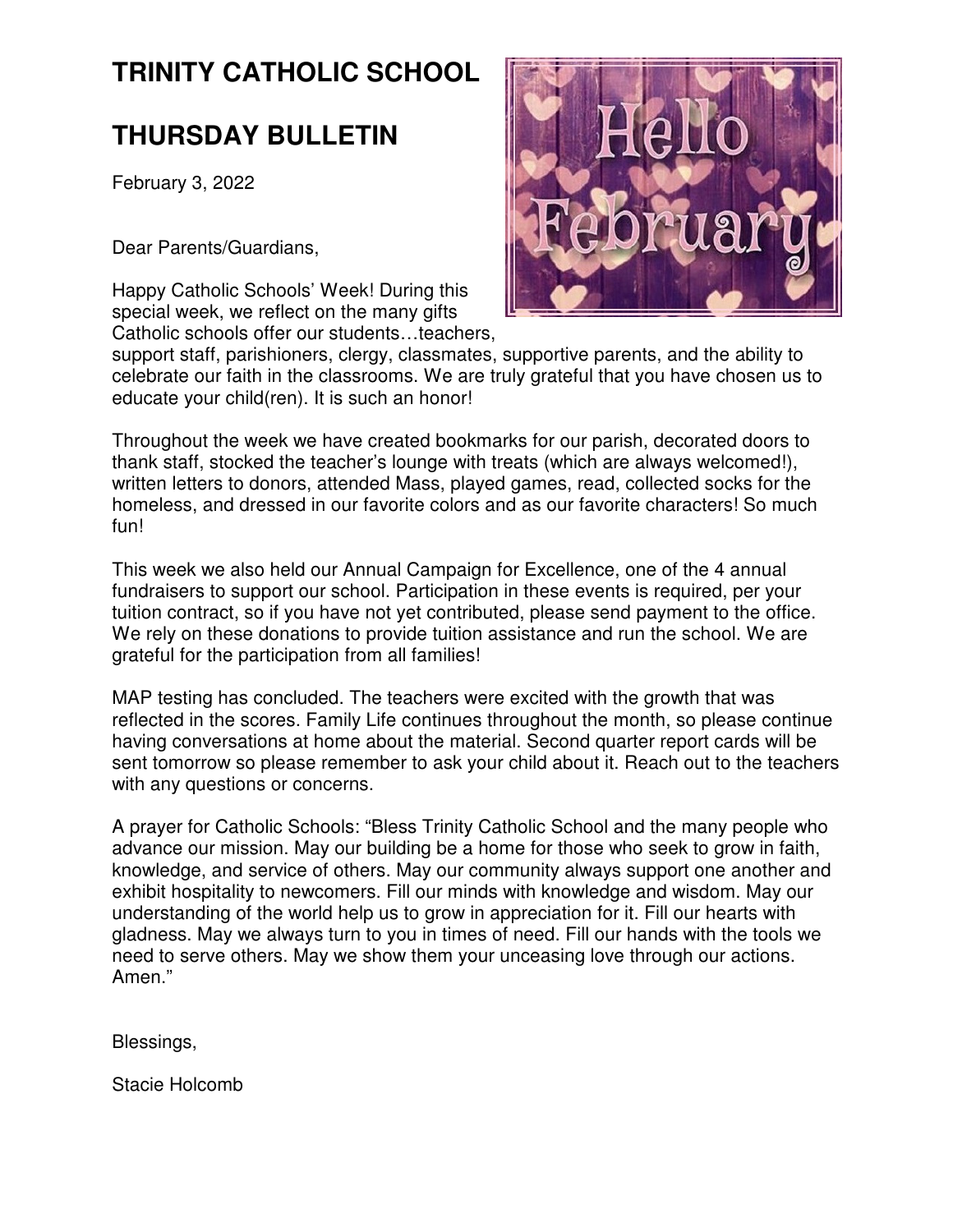| 2022 -2023<br><b>Shat100</b>                                                                              |                                                                                                                  |
|-----------------------------------------------------------------------------------------------------------|------------------------------------------------------------------------------------------------------------------|
| <b>RE-ENROLLMENT</b><br><b>APPLICATION</b>                                                                | <b>FINANCIAL AID / TUITION</b><br><b>ASSISTANCE</b>                                                              |
| There are two ways to access and submit<br>this application:                                              | To apply for tuition assistance:                                                                                 |
| Go to our website, trinityspokane.org.<br><b>Click on CURRENT FAMILY</b><br>ENROLLMENT.<br>or             | Go to our website, trinityspokane.org.<br>Click on FACTS MANAGEMENT, click on<br>PARENTS, click on FINANCIAL AID |
| Login to your Sycamore account. Click<br>on MY SCHOOL, click on<br>ENROLLMENT, click on ONLINE<br>PORTAL. |                                                                                                                  |

### **END OF CATHOLIC SCHOOLS WEEK**

#### **Friday, February 4**:

Trinity Mass in the morning. Movies in the afternoon. Enjoy M&Ms (Mass then a movie)

# **END OF 2ND QUARTER / REPORT CARDS**

2 nd quarter ends on tomorrow, **February 4.** Reports cards will be sent home on this day.

# **VALENTINES DAY**

Free dress day. Wear Valentine colors (red, pink, white...)

# **PRESIDENTS DAY**

Both the school and Educare will be closed in observance of Presidents Day on Monday, **February 21**.

# **KINDERGARTEN OPEN HOUSE**

We will be having a Kindergarten Open House of Wednesday, **February 23**, from 3:15 - 5:00 p.m. Please share this information with friends and family who are looking to enroll a Kindergartner for the 2022 - 2023 school year.

# **ARE YOU FOLLOWING OUR SOCIAL MEDIA ACCOUNTS?**

Instagram: @trinitycatholic18